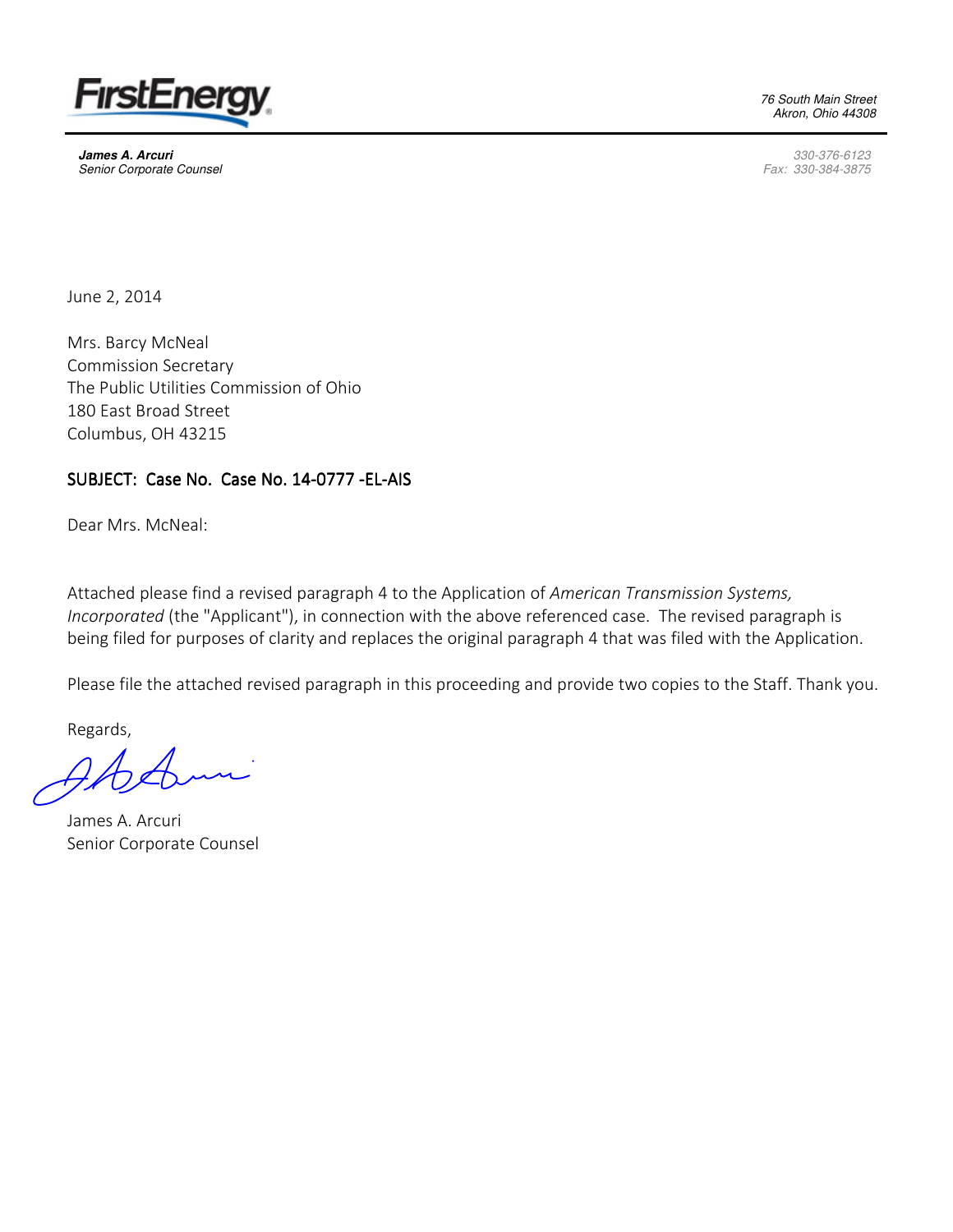## Attachment

**Paragraph No. 4** of the Application of American Transmission Systems, Incorporated, in connection with its request for authority to issue, sell or enter into Debt Transactions pursuant to O.R.C. §4905.02 in Case No. 14-0777-EL-AIS is amended and restated in its entirety to read as follows:

4. The Company proposes, subject to the authorization of the Commission, to issue new bonds, notes and other evidence of indebtedness maturing more than twelve months after their date of issuance in an amount not to exceed \$450 million in the aggregate (the "New Debt"). The New Debt may be issued in one or more issuances, and each issuance is expected to be issued in one or more series of the Company's unsecured notes or debentures. The New Debt will be issued by no later than June 30, 2015 or within one year of Commission approval, whichever occurs later. The purpose of the New Debt as requested in this Application is to enable the Company to provide funds for the acquisition of property, for the construction, completion, extension, repair, replacement, relocation, or improvement of its facilities, to reimburse its treasury, in part, for monies expended for such purposes, for the refinancing of existing debt, to meet working capital needs, to fund the day-to-day operations of the Company and for other corporate purposes permitted by law.